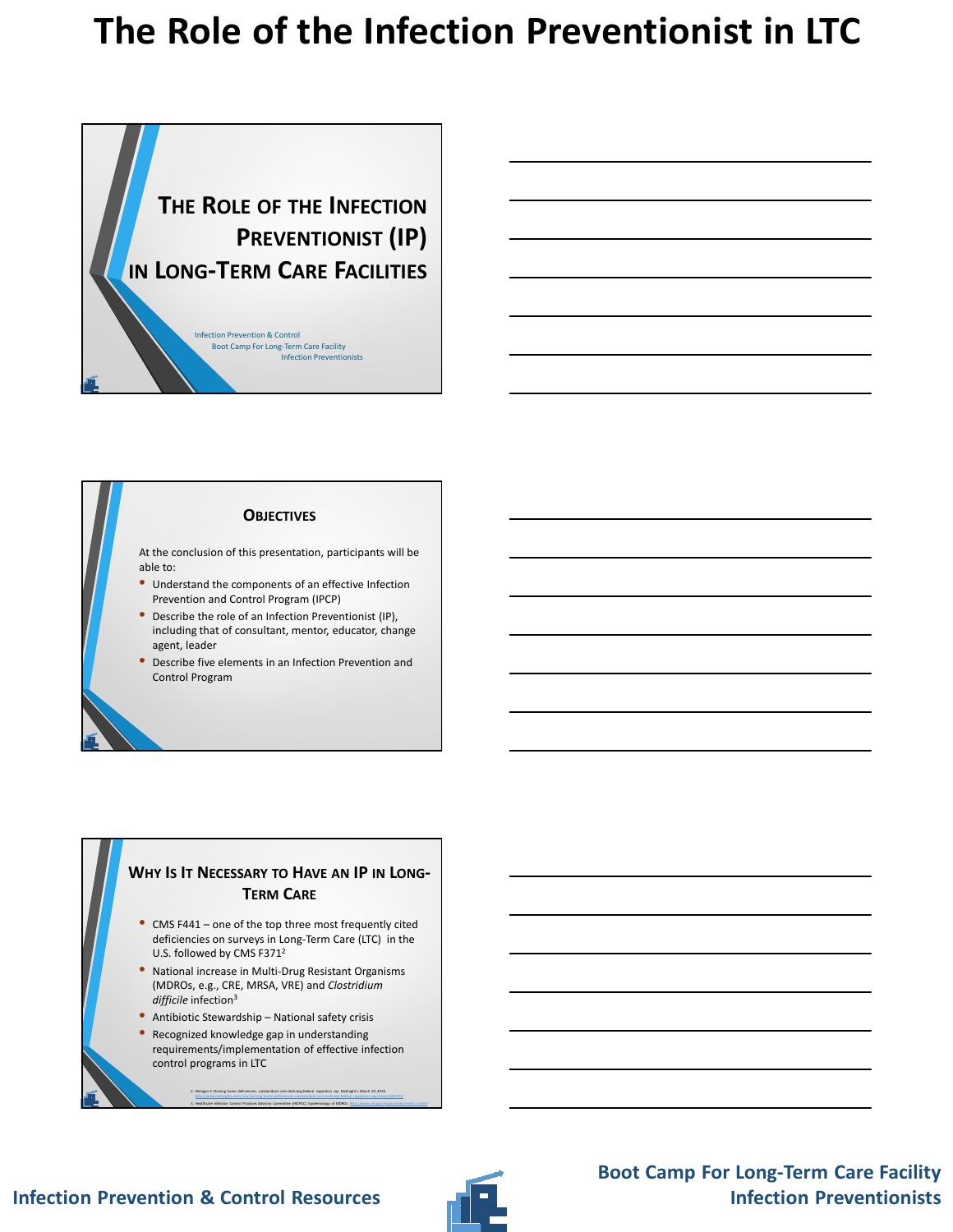



### **OUTCOME SURVEILLANCE PRACTICES<sup>4</sup>**

- The ongoing, systematic collection, analysis, interpretation, and dissemination of data related to the occurrence of healthcare-associated infection in the LTC facility
- Applied retrospectively; standardized • Use McGeer's Criteria to define
- infections • Focus to be on transmissible & preventable infections



Image from Microsoft Office 2013

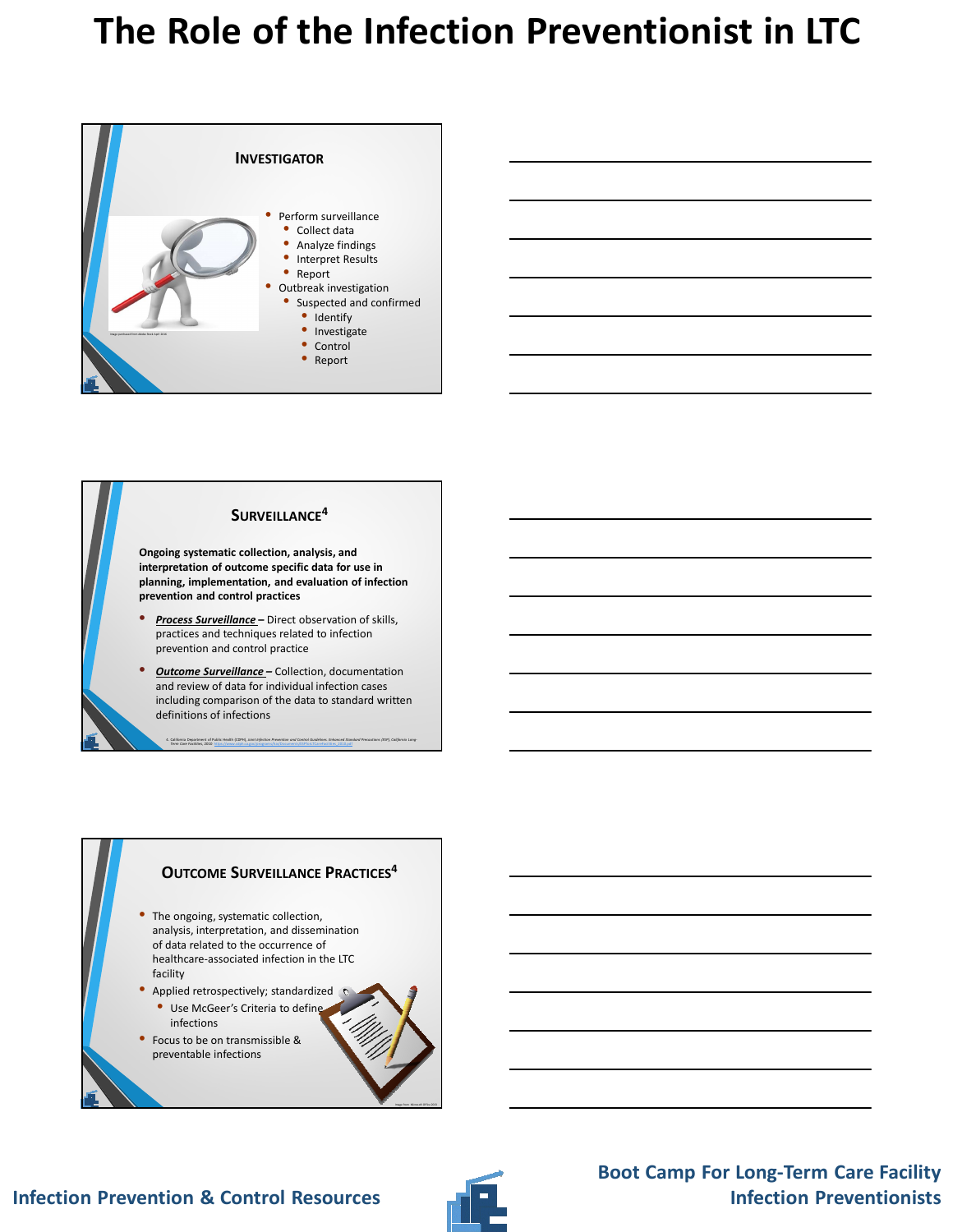





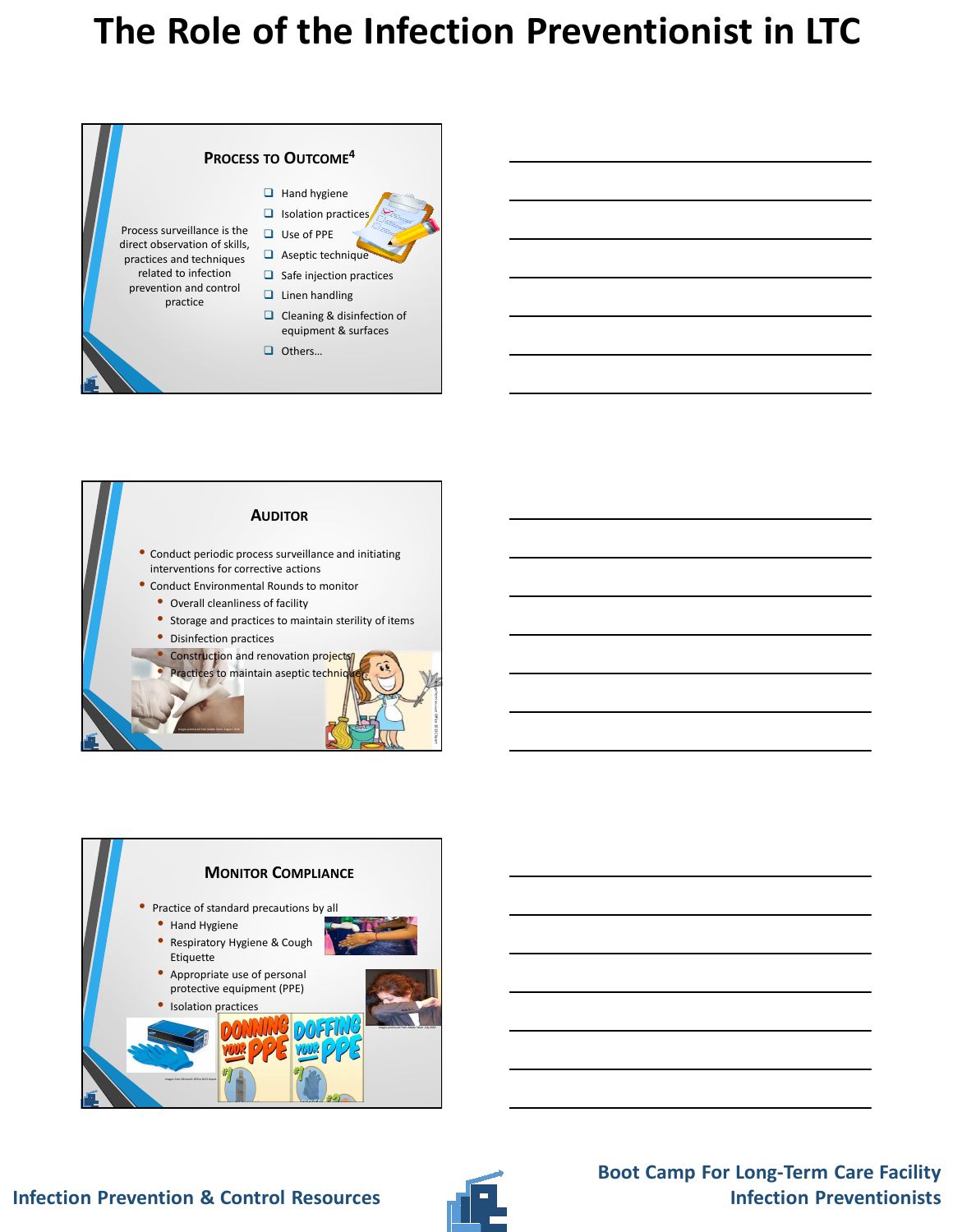